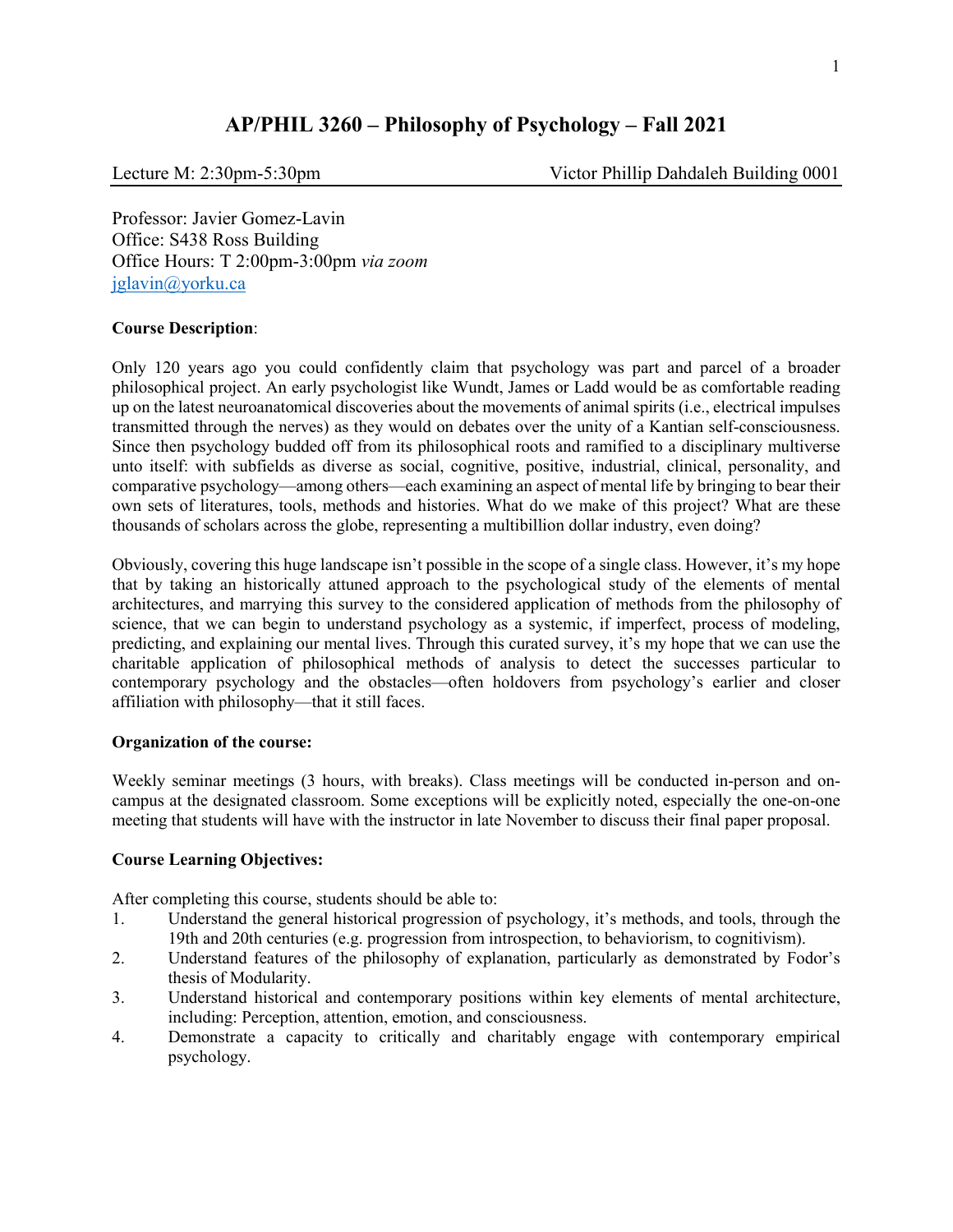5. Demonstrate an ability to write a succinct, clear, and charitable argumentative based essay analyzing the limits and applicability of modularity as a model for further psychological explanation.

## **Course Prerequisites**:

Prerequisite / Co-requisite: AP/PHIL 2160 3.00 or AP/PHIL 2240 3.00 or permission of the instructor.

## **Technical Requirements for Taking the Course**:

This course will have a mixture of in-person (on-campus) and online components. We expect meetings to take place in-person and on-campus throughout the Fall semester. Students should be prepared for the possibility that the some or all meetings in the course become fully remote, with meetings being hosted on Zoom, as circumstances require. In order to fully participate in Zoom meetings, students should ensure that they have access to a stable, higher-speed internet connection, as well as a computer with a webcam and microphone, and/or a smart device with these features. Students should bring such a device to class as well, in order to complete in-class, online hosted assignments as needed.

All assignments except for in-class exams, the schedule of readings, course announcements, and course policies will be posted to the eClass site for this course. All assignments—including in class quizzes—will either be submitted via eClass, a York U hosted Qualtrics link created by the instructor, or completed within the eClass interface (e.g. posting on discussion forums). The instructor will also use eClass as their primary way of communicating with students.

Students are expected to follow the most up-to-date safety protocols laid out by the Province and by York University, including completing daily screenings. For more information, see: https://www.yorku.ca/bettertogether/students/. Students should be prepared for the possibility that class be held fully remotely, via Zoom, depending on the evolving circumstances of the COVID-19 pandemic.

The instructor will attempt to record all lectures using the PANOPTO software suite integrated with the course in eClass. This should allow students who cannot attend (e.g., because of isolation procedures) to view the lecture. Additionally, those students will be required to still complete the daily quiz hosted on eClass or Qualtrics. Further details will be provided on the first day of class.

## **Course Requirements**:

Each week will feature at least three primary readings. These are often difficult texts and will reward multiple reviews. Expect to spend at least two hours outside of class on these texts per week.

**Exams: 2 x 25%** There will be two exams throughout the semester. The first exam will be held in-class on October 25th. The Final exam has not been scheduled yet. Each exam will feature a series of short-answer and lengthier essay questions. No aids (e.g., notes, books, electronic devices etc.) are permitted unless otherwise specified by the University's Student Accessibility Services ("SAS"). Any student seeking accommodations (e.g., extra-time, alternative test-location etc.) must have communicated with SAS and completed their required procedures *prior* to the test date.

**Paper: 1 x 25%** One 1500-2500 word paper on will be due in class, as a hard-copy and submitted via eClass on December 6th. Late papers may be docked 5% of your total grade each day the paper is late (e.g., if you turn your paper in three days late, then your maximum possible paper grade is a 10/25). The paper **will be broken down and graded into component parts**. I will pass around topics and a rubric on October  $27<sup>th</sup>$ . Each student will be required to submit a choice of topics and bibliography on November  $8<sup>th</sup>$ , and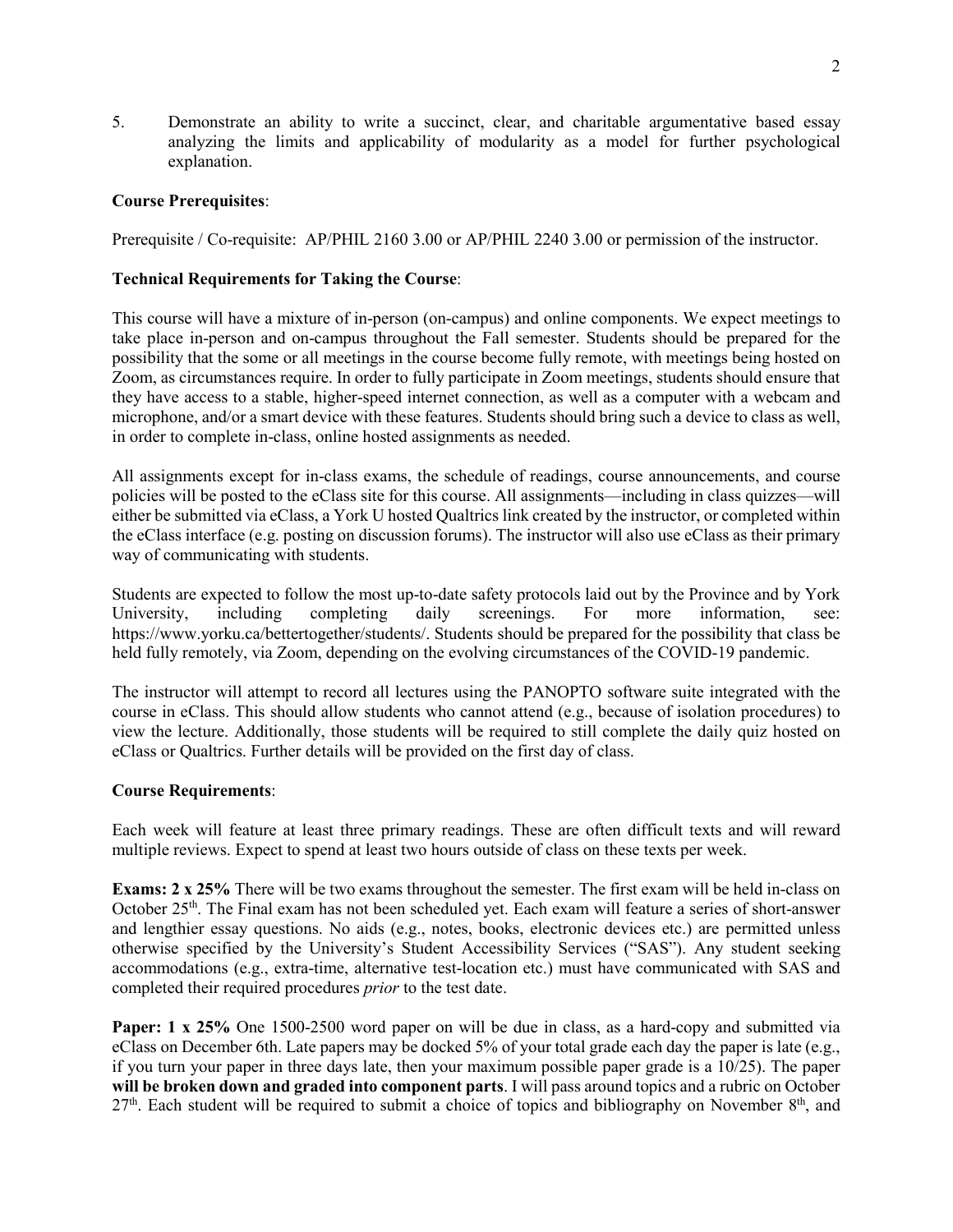submit a 150-200 word abstract with a thesis statement on November  $15<sup>th</sup>$ . Together these will count for  $1/5$  of the paper grade. Students will be expected to submit a detailed outline November  $22<sup>nd</sup>$  for a further  $1/5<sup>th</sup>$  of their grade. Each student will have to meet one-on-one (via zoom) with the instructor for a 15minute meeting between November 24<sup>th</sup> and November 30<sup>th</sup> (which will be scheduled in advance). Finally, the first draft will be due December 1<sup>st</sup>. Rewrites may be possible. Plagiarism (e.g., using language and materials of another without proper citation) **will not be tolerated**.

**Weekly quizzes, attendance and participation: 25%** Eleven short answer quizzes will be administered at the beginning of class – via an eClass or Qualtrics link. Each quiz is worth 2% of your total grade Your lowest quiz will be dropped.. If you have a valid excuse (e.g., illness, religious observance etc.) you will be provided a secondary link to a similar quiz to be completed within an agreed upon timeframe. You are still responsible for knowing the material covered in class (e.g., by asking other students or watching the panopto recording). The following 5% of your grade will be calculated via participation and attendance in class. You are expected to be in each class. Failure to attend, or egregious tardiness will be noted and may require a discussion about your status and future in this course.

## **Policies:**

- I only allow incompletes for genuinely extraordinary reasons.
- I do not provide extra-credit opportunities.
- Keep in mind that I may not respond to your email outside of business hours (e.g., in the evening, over holidays, or during weekends).
- **Plagiarism and Cheating**: Under no circumstances will plagiarism or cheating be tolerated.

**Attendance**: Attendance is mandatory, with exceptions due to illness, permitted excuses as required by university policy, and failure to pass the YU screen daily screening. In the event you cannot attend in person class, you must still complete the daily quiz during the start of our class time, as it will be made unavailable shortly afterwards. You would also be strongly advised to consult the recorded PANOPTO lecture, if available. If you continuously miss class, I may contact you to discuss options for your future in the course. Attendance and active engagement are the keys to successfully completing the course.

**Exam makeups**: Alternative arrangements and makeups will not be allowed, except as required by university policy: e.g., if you fail the screening or the course is required to move online, alternative arrangements (e.g., an essay exam delivered via eClass or Qualtrics) will be devised.

**Assignment Submissions**: Assignments will be submitted via eClass or qualtrics. Additionally, I will request that you print out and hand in hardcopies of your papers and their subcomponents at the relevant point in the semester.

**Papers:** Late papers may be accepted at the instructor's discretion, if there are circumstances calling for an extension. Papers turned in late without reasonable mitigating circumstances will incur at least a 10% reduction in your score. It best that you contact me as soon as possible if you're going to be late (preferably before the due date).

**Contacting the instructor**: You should contact the instructor via email or the eClass direct message function. Please note that we will be responding to messages within 24 hours during working days (i.e. not on weekends or holidays).

**Academic honesty and integrity:** In this course, we strive to maintain academic integrity to the highest extent possible. All submitted coursework must be an expression of the student's own understanding and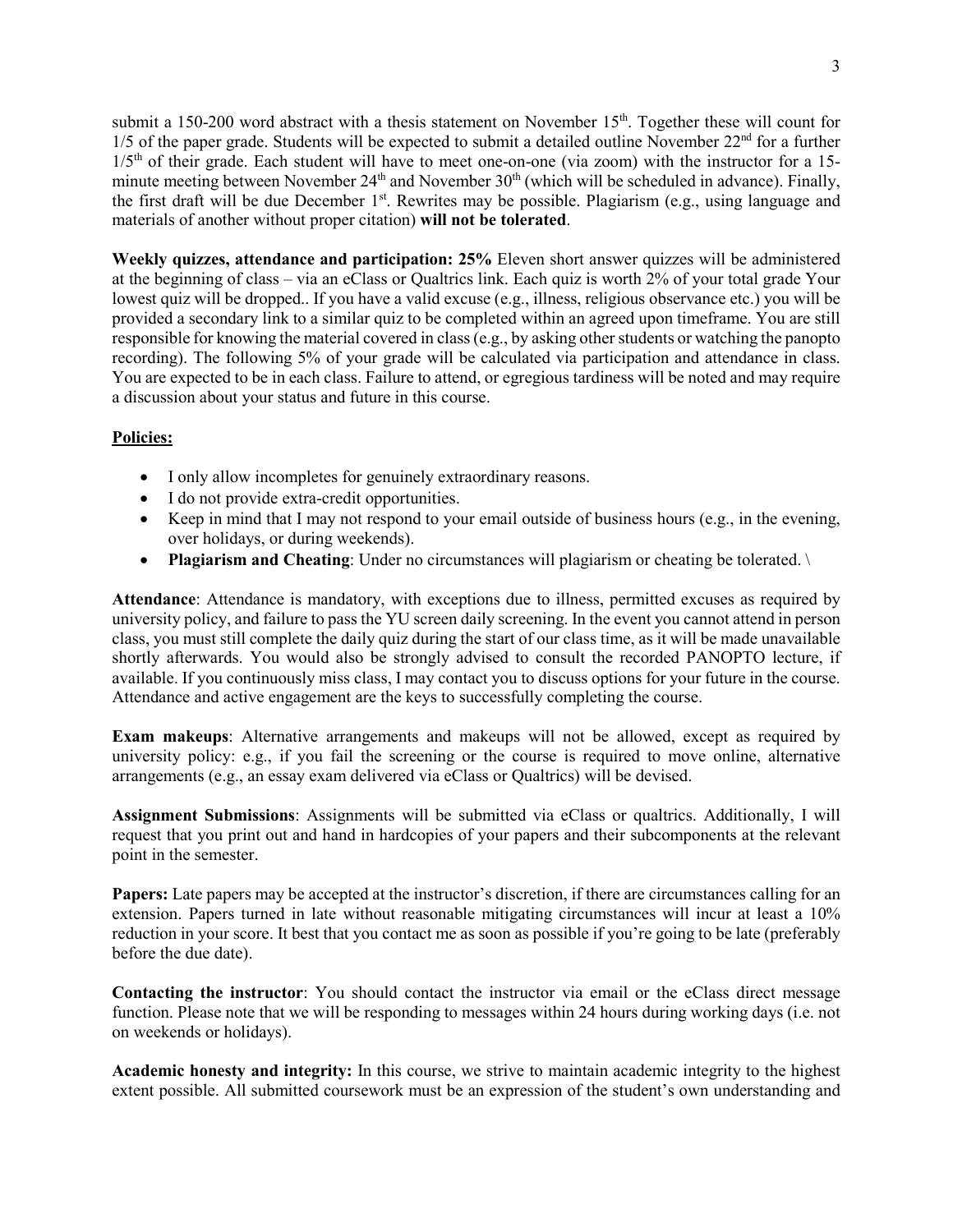ideas. Please familiarize yourself with the meaning of academic integrity by completing SPARK's Academic Integrity module at the beginning of the course. Breaches of academic integrity range from cheating to plagiarism (i.e., the improper crediting of another's work, the representation of another's ideas as your own, etc.). All instances of academic dishonesty in this course will be reported to the appropriate university authorities, and can be punishable according to the Senate Policy on Academic Honesty.

**Turnitin:** To promote academic integrity in this course, students will be normally required to submit their written assignments to Turnitin (via the course eClass) for a review of textual similarity and the detection of possible plagiarism. In so doing, students will allow their material to be included as source documents in the Turnitin.com reference database, where they will be used only for the purpose of detecting plagiarism. The terms that apply to the University's use of the Turnitin service are described on the Turnitin.com website.

**"Closed-book" policy:** It is expected that students will complete in-person quizzes and exams on their own without help from any other person, and without access to notes, articles covered in class, or other materials that have been provided over eClass. These quizzes and exams are designed so that you can complete them without referring to minutia in the text, and doing so with consume valuable time that would be better used in thinking through the essay and answer prompts. In the event that the course is moved online, quizzes and exams may be "open book" at the instructor's discretion. In this event, more information will be provided. Intellectual property: All course material (this syllabus, power points, assignments, paper rubrics, etc), except the outside assigned articles, is the intellectual property of the course instructor and cannot be reproduced in any way without my permission. Assigned articles are the intellectual property of their respective copyright holders and usually cannot be reproduced or posted publicly.

**Course recordings:** Any recordings for this course should be used for educational purposes only and as a means for enhancing accessibility. Students do not have permission to duplicate, copy and/or distribute the recordings outside of the class (these acts can violate not only copyright laws but also FIPPA).

**Student conduct:** All students are expected to treat their fellow students and the instructor with respect and charity, both in class in person and on any of our online platforms. Especially through mediums like Zoom and the course eClass, no form of harassment, trolling, or disrespect will be tolerated.

**Grading:** The grading scheme for the course conforms to the 9-point grading system used in undergraduate programs at York (e.g.,  $A+=9$ ,  $A=8$ ,  $B+-7$ ,  $C+=5$ , etc.). Assignments and tests\* will bear either a letter grade designation or a corresponding number grade (e.g.  $A+ = 90$  to 100,  $A = 80$  to 90,  $B+ = 75$  to 79, etc.). Final course grades may be adjusted to conform to Program or Faculty grades distribution profiles.

**Student Accommodations:** We are committed to fairly accommodating students with disabilities. Please contact the instructors and Student Accessibility Services (https://accessibility.students.yorku.ca/) as soon as possible, and we will all work together to find a fair accommodation. Note that in addition to sending the letter, accommodations for individual assignments must specifically be requested well ahead of the assignment's deadline.

### *If and only if we must move to zoom:*

**Zoom sessions:** For those attending the live Zoom classes, you are not allowed to take any screenshots or recordings of any kind. This is to respect the privacy of your fellow students. Recordings of the lecture portions (which only involve myself) and my slides will be made available on eClass. You also do not have permission to reproduce any lecture recordings on any platforms or websites outside of eClass.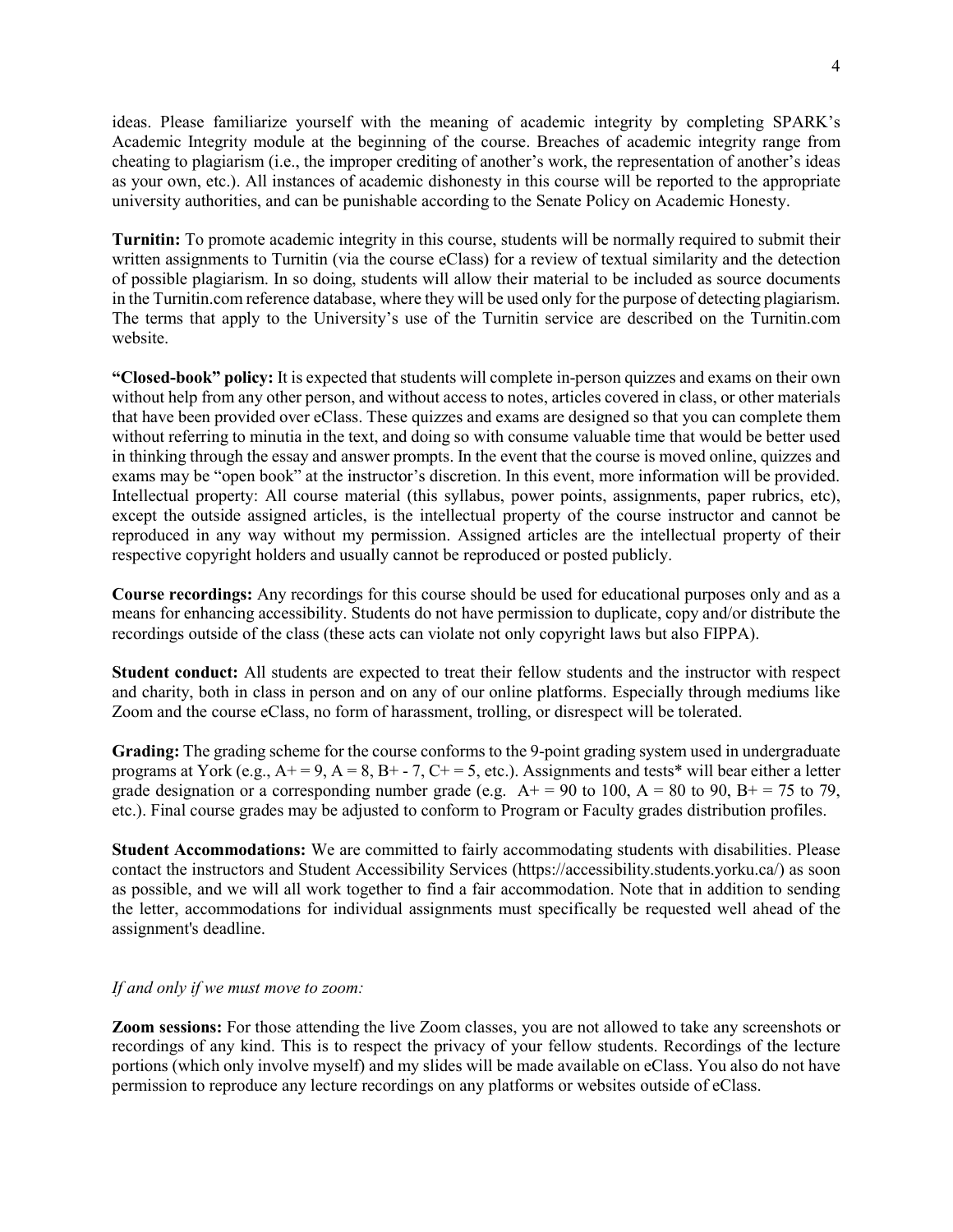**Video policy:** I understand that some of you might have privacy concerns about using your video during Zoom classes, and that others might have limited internet bandwidth that might make live-streaming difficult. Therefore, it is not required that students have their videos on if meetings must be moved online. That being said, having video cameras on can make a big difference in terms of creating a sense of community within our class, so that we feel more like a normal, in-person classroom. For this reason, I do very sincerely encourage you to use your video as much as possible if privacy or tech issues are not preventing you from doing otherwise. If you do need to keep your video off, please be sure to put a profile photo on your Zoom account, so that your classmates feel like they are talking to a person, rather than a black box with a name in it.

**Zoom Chat policy**: If meetings are held on Zoom, the option to privately message other students in the chat will be disabled. Messages in the public chat should be respectful and stay on point.

## **Texts**

Papers and readings will be posted on our eClass site. It is your responsibility to check the eClass site for new readings as they are made available. We will be consulting the following book extensively during the middle of our term: *The Modularity of Mind* by Jerry Fodor. OUP 1983 ISBN: 978-0-262-56025-2. This book is easily available second hand, is available online with the York University Library for free, and a physical copy will be placed on reserve at the library.

|   | Date          | <b>Topic</b>                                                                                                                             | Reading                                                                                                                                                                                                                                                                                                                                                                                                                                                                                                                            | A.1            | A.2            |
|---|---------------|------------------------------------------------------------------------------------------------------------------------------------------|------------------------------------------------------------------------------------------------------------------------------------------------------------------------------------------------------------------------------------------------------------------------------------------------------------------------------------------------------------------------------------------------------------------------------------------------------------------------------------------------------------------------------------|----------------|----------------|
|   | $13 -$<br>Sep | syllabus day                                                                                                                             | - Poldrack, Russ (2016) "How folksy is<br>psychology"<br>- Uri, Joe & Lief (2021) "Evidence of fraud in an<br>influential field experiment about dishonesty"<br>And selections from Jerry Fodor (not to be read                                                                                                                                                                                                                                                                                                                    | Q1             | $\blacksquare$ |
|   |               |                                                                                                                                          | in advance)                                                                                                                                                                                                                                                                                                                                                                                                                                                                                                                        |                |                |
| 2 | $20 -$<br>Sep | - Historical origins of<br>Psychology<br>- Psychology's<br>phrenological debt<br>- Historical views of<br>behaviorism and<br>cognitivism | 1. Boring, Edwin. (2008/1929). A History of<br>Experimental Psychology Volume 1, Chapter 3<br>"Phrenology and the mind-body problem" p. 47-57.<br>2. William, James (1890) "The scope of<br>pscyhology" 6-9<br>3. Watson, John (1913) "Psychology as the<br>behaviorist views it" 1-20<br>4. Miller, George (2003) "The cognitive<br>revolution" 141-144<br>Optional: Hatfield, Gary (2009)."Psychology,<br>philosophy, and cognitive science: reflections on<br>the history and philosophy of experimental<br>psychology" 409-434 | Q2             |                |
| 3 | $27 -$<br>Sep | - Modularity of<br>Mind, Part 1                                                                                                          | 1. Gottschling, Verena (2020) "Modularity" 296-<br>321<br>2. Fodor, Jerry (1983), Modularity of Mind, Part 1<br>"Four accounts of mental structure" 2-38                                                                                                                                                                                                                                                                                                                                                                           | Q <sub>3</sub> |                |

### **READING LIST DRAFT 1**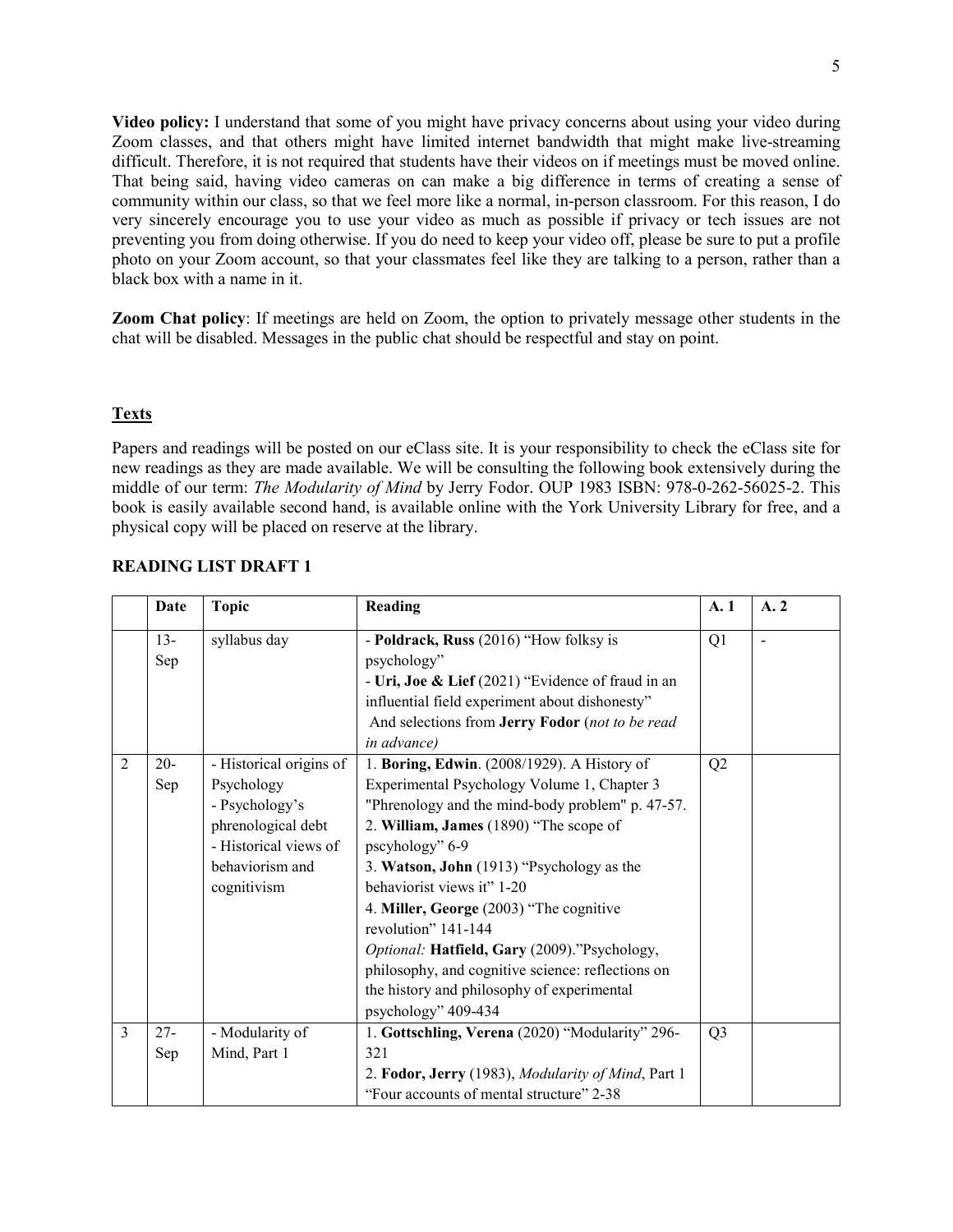| $\overline{4}$ | 4-Oct      | - Modularity of       | 1. Fodor, Jerry (1985). "Precis of Modularity of                  | Q4             |            |
|----------------|------------|-----------------------|-------------------------------------------------------------------|----------------|------------|
|                |            | Mind, Part 2          | $Mind$ <sup>2</sup> 1-5.                                          |                |            |
|                |            |                       | 2. Fodor, Jerry (1983), Modularity of Mind, Part 2                |                |            |
|                |            |                       | & 3 pages 39-101                                                  |                |            |
|                | $11-$      | no meeting            | Fall break                                                        |                |            |
|                | Oct        |                       |                                                                   |                |            |
|                | $18 -$     | - Modularity of       | 1. Fodor, Jerry (1983) Modularity of Mind, Part 4                 | Q <sub>5</sub> |            |
|                | Oct        | Mind, Part 3          | pages 101-129.                                                    |                |            |
|                |            | - the possibility of  | 2. Carruthers, Peter (2006) "The case for                         |                |            |
|                |            | massive modularity    | massively modular models of mind" 3-18.                           |                |            |
|                |            |                       | 3. Samuels, Richard (2006) "Is the human mind                     |                |            |
|                |            |                       | massively modular" 38-52                                          |                |            |
| 6              | $25 -$     | midterm               | In class short answer and essay midterm                           | Q <sub>6</sub> |            |
|                | Oct        |                       |                                                                   |                |            |
| $\overline{7}$ | $1-$       | Does cognition        | 1. Firestone, Chaz & Scholl, Brian (2014):                        | Q7             | Intro to   |
|                | Nov        | influence perception? | "Top-down effects where none should be found"                     |                | paper      |
|                |            | / the modularity of   | 38-46                                                             |                | writing,   |
|                |            | perceptual systems    | 2. Firestone, Chaz & Scholl, Brian (2016):                        |                | topics and |
|                |            |                       | "Cognition does not affect perception" 1-19                       |                | timeline   |
|                |            |                       | 3. Witt, Jessica (2017) "Action potential influence               |                |            |
|                |            |                       | spatial perception" 999-1021                                      |                |            |
|                |            |                       | 4. Lupyan, Gary (2017) "Changing what you see                     |                |            |
|                |            |                       | by changing what you know" 1-15                                   |                |            |
| 8              | $8-$       | - The nature of       | 1. James, William (1890) Chapter XI Attention                     | Q <sub>8</sub> | topics     |
|                | <b>Nov</b> | attention             | 170-195                                                           |                |            |
|                |            |                       | 2. Mole, Christopher (2020) "Attention" 569-582                   |                |            |
|                |            |                       | 3. Wu, Wayne (2010) "Attention as selection for                   |                |            |
|                |            |                       | action" 97-116                                                    |                |            |
|                |            |                       | 4. Oberauer, Klaus (2019) "Working memory and                     |                |            |
|                |            |                       | attention $-$ a conceptual review" 1-14.                          |                |            |
| 9              | $15 -$     | - Core / central      | 1. Eichenbaum, Howard (2012) "Working with                        | Q <sub>9</sub> | abstract   |
|                | Nov        | cognition             | memory" 351-377                                                   |                |            |
|                |            | - working memory      | 2. Carruthers, Peter (2014) "On central                           |                |            |
|                |            |                       | Cognition" 143-1623.                                              |                |            |
|                |            |                       | 3. Postle, Bradley (2006) "Working memory as an                   |                |            |
|                |            |                       | emergent property of the mind and brain" 23-38                    |                |            |
|                |            |                       | 5. Gomez-Lavin, Javier (ms) "Why cognitive                        |                |            |
|                |            |                       | science needs to let working memory go"                           |                |            |
| 10             | $22 -$     | Emotion               | 1. James, William (1890) Chapter XXV The                          | Q10            | outline    |
|                | <b>Nov</b> |                       | emotions 477-494                                                  |                |            |
|                |            |                       | 2. Prinz, Jesse (2006) "Embodied emotions" 839-                   |                |            |
|                |            |                       | 849                                                               |                |            |
|                |            |                       | 3. Griffiths, Paul (2006) "Is emotion a natural<br>kind?" 850-862 |                |            |
|                |            |                       |                                                                   |                |            |
|                |            |                       | 4. Feldman Barrett, Lisa (2012) "Emotions are<br>real" 413-429    |                |            |
|                | 29-        |                       |                                                                   |                |            |
| 11             | Nov        | zoom meetings         | No in person class - students will make required                  |                |            |
|                |            |                       | appointments via zoom                                             |                |            |